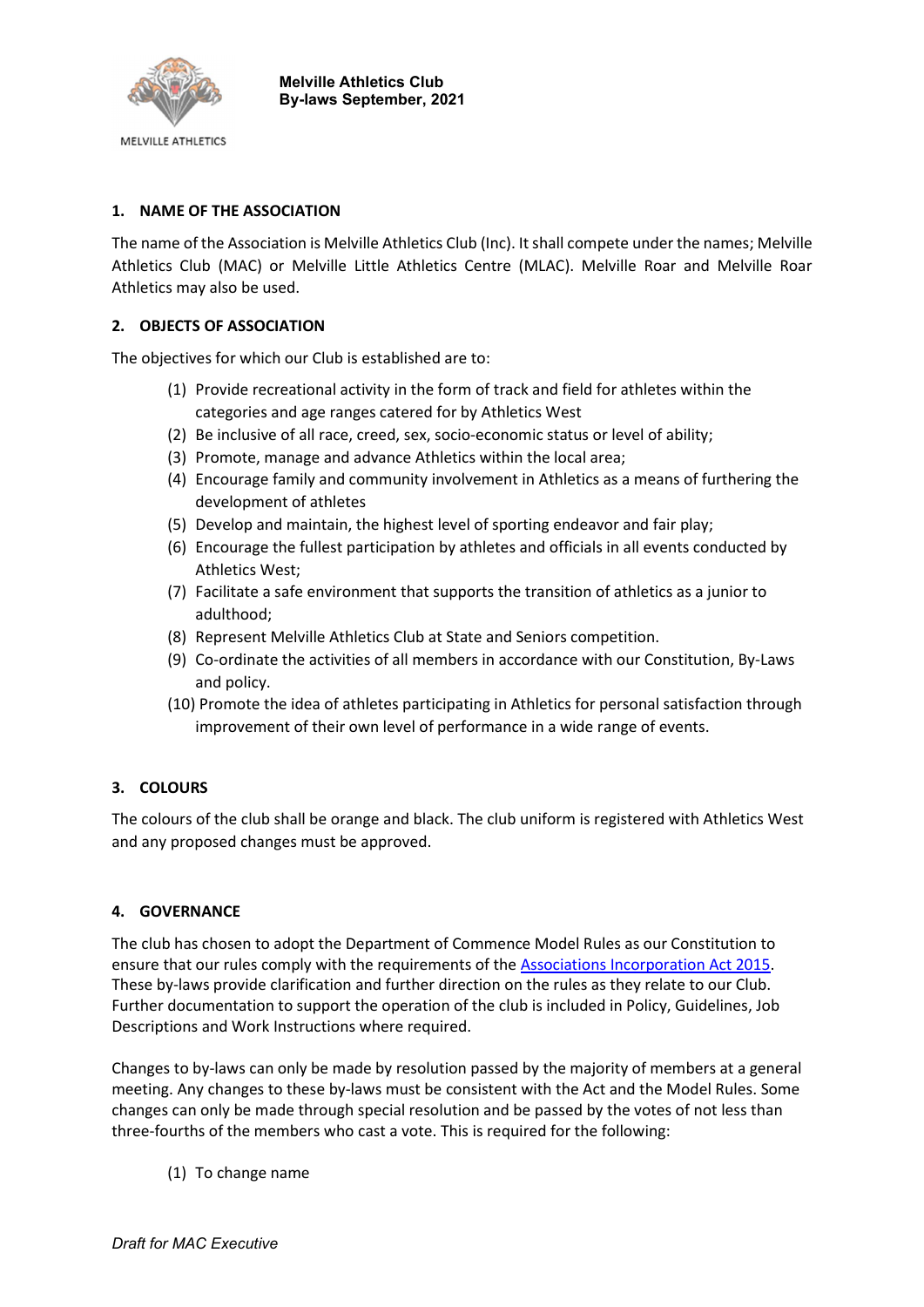- (2) A new affiliation
- (3) Amalgamation with another organization
- (4) It be wound up
- (5) To cancel incorporation.
- (6) To change the Constitution

### 5. AFFILIATION

The Club shall maintain affiliation with Athletics West (or any successor that has Sporting Power for Athletics in Western Australia).

Athletics West has requirements for maintaining affiliation that must be followed; including agreement to comply with the Athletics West Constitution and the Policies and support the Organisation and the Objects.

### 6. MEMBERSHIP

### a. Membership Categories

Members of the Melville Athletics Club shall fall into one of the following three main categories:

- (1) Affiliate member, which subject to these by-laws shall have the right to receive notice of, attend and vote at designated Committee Meetings;
- (2) Ordinary Members, have the right to receive notice of, attend and vote at General Meetings
- (3) Life Members, who subject to these By-Laws shall have the right to receive notice of and attend, but not debate or vote, at General Meetings

The Model Rules dictate all members must receive a copy of the Model Rules (as our Constitution) and these by-laws; either in person, by email or be directed to where they can obtain a copy from the website.

### b. Affiliate Member

In order to become an Affiliate Member, an entity from within the Melville geographic location may form a club by submitting an application and meeting the conditions in these by-laws. They must have:

- (1) A minimum number of thirty (30) athletes registered.
- (2) At least two (2) adults responsible for the conduct of the club on competition days as well as a four-person committee who oversee the function and operations.
- (3) Each affiliated member shall be represented at Melville Athletics Club Delegate meetings by at least one (1) and no more than two (2) appointed delegates
- (4) The names, address, email and phone numbers of delegates must be provided to the Club Secretary for communication.
- (5) A name and uniform approved by the Club which shall be used in all official Melville Little Athletics Centre competition.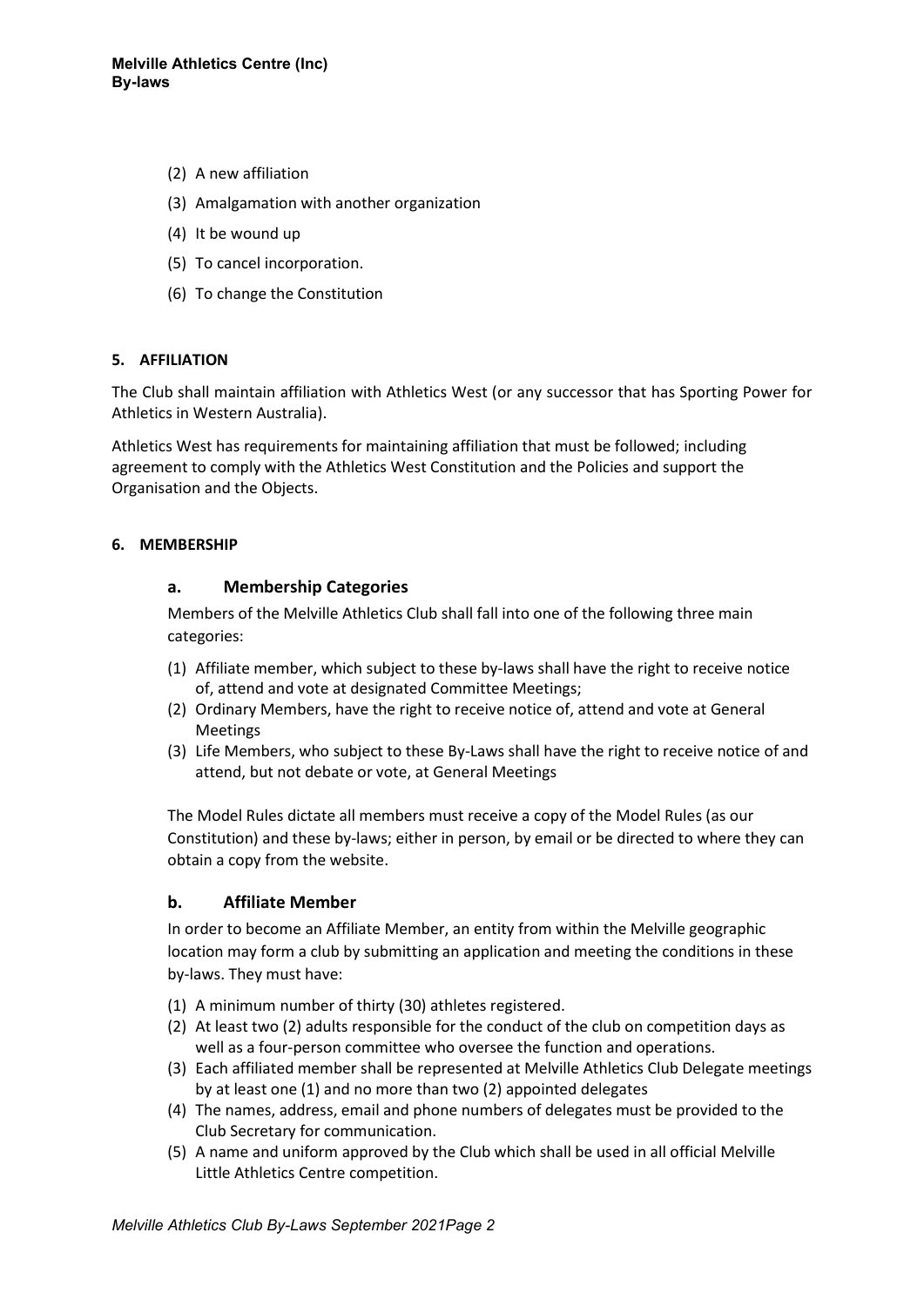- (6) Only a legal entity can be a new affiliate member. At the time of adoption of these By-Laws, the current Affiliate Members of MAC shall be those who have affiliated for 2021/22.
- (7) A member failing to fulfil the requirements of the Rules and By-Laws may have its affiliation suspended by the Executive Committee until such time as these requirements have been met.
- (8) Where an Affiliate Member seeks to resign the written notice must be accompanied by a copy of the special resolution if the Affiliate Member is an Incorporated Association.

## c. Ordinary membership

Ordinary membership categories are as follows and may include further sub-categories. Each membership category allows for the following:

| <b>Membership category</b>                           | Participate in<br>training or<br>component | Can nominate for<br>Committee<br><b>Position</b>     | Can vote at a<br><b>General Meeting</b>                                           |
|------------------------------------------------------|--------------------------------------------|------------------------------------------------------|-----------------------------------------------------------------------------------|
| Registered Junior Athlete<br>< 17 years              | <b>Yes</b>                                 | No.<br>Parent or<br>guardian can be.                 | No. Parent or<br>guardian can be.<br>Limited to one<br>vote per family.           |
| <b>Registered Senior Athlete</b><br>17 years or over | <b>Yes</b>                                 | If over 18.<br>If < 18 Parent or<br>guardian can be. | Yes.<br>If<18 Parent or<br>guardian can be.<br>Limited to one<br>vote per family. |
| Associate Member                                     | No                                         | Yes, if over 18.                                     | Yes, if over 18.                                                                  |

1. As per Athletics West membership category for competition.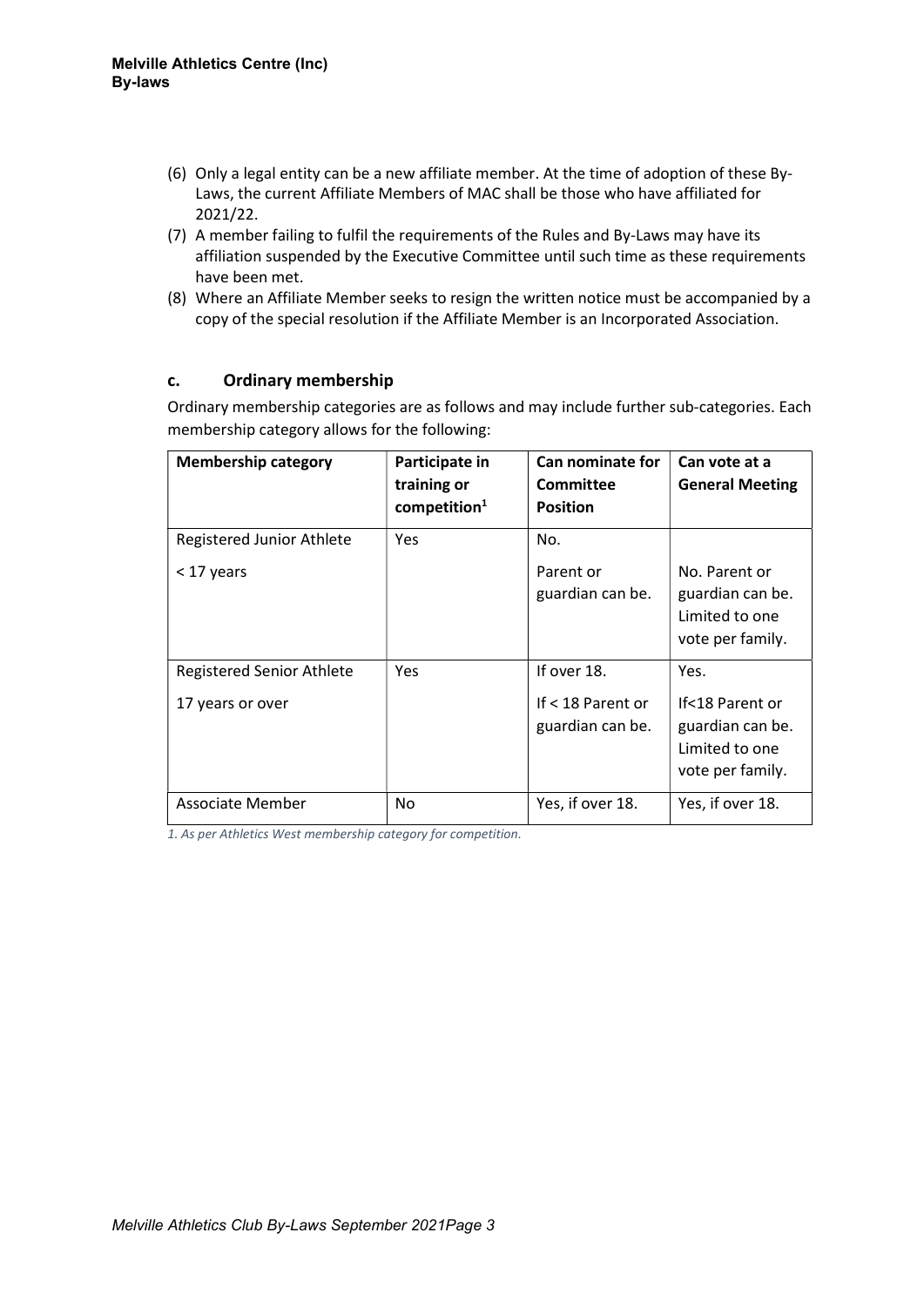# d. Termination or Rejection of Membership

The Executive Committee may suspend or expel a person or entity from being or becoming a member of the Club if, in the opinion of the Executive Committee, that person or entity has committed a breach of rules and policies, the Constitution or By-Laws or, has undertaken any other action that is unbecoming or contrary to the interests of the Melville Athletics Club and/or Athletics West.

- (1) Membership can be withdrawn by vote of more than 50% of the Executive Committee.
- (2) Any person who has their membership terminated shall have the right to appeal before a Special General Meeting called for that purpose.
- (3) The Executive Committee may reject an application in a subsequent year based on noncompliance from the member to the rules and policies, Constitution or By-Laws or action that is unbecoming or contrary to the interests of the Melville Athletics Club and/or Athletics West.
- (4) Any refusal of membership will be managed under the Melville Athletics Club's policy and procedures.

# e. Life Membership

This category may be bestowed upon those members or former members for sustained meritorious service.

- (1) Conferring of life membership should be by a formal motion at an Executive Committee meeting and passed by 75% of the Executive Committee present.
- (2) Nominations shall be received for consideration by the Executive Committee for an eligible person who has performed sustained meritorious service to the Melville Athletics Club and/or Affiliate Member Club, in the capacity of Executive Committee member for no less than 5 years.
- (3) Nominations will also be generated automatically for consideration after 8 years of sustained meritorious service on Melville Athletics Club or Affiliate Member Club Committees, in the capacity of a Committee member or significant role.
- (4) All Life Members must be of good character and community standing in order to maintain their life membership.

# f. Junior Athlete Life Membership

Granted to any athlete who has competed at the Melville Little Athletic Centre for eleven (11) consecutive years, or 10 consecutive years for those athletes that have had to skip a year age group as a result of changes to the age classification cut-off date that was implemented in 2018/2019 season.

# g. Register of Members

Applications to become a member of the Melville Athletics Centre will be made through the designation registration systems and this forms the register of members for the purpose of Incorporation.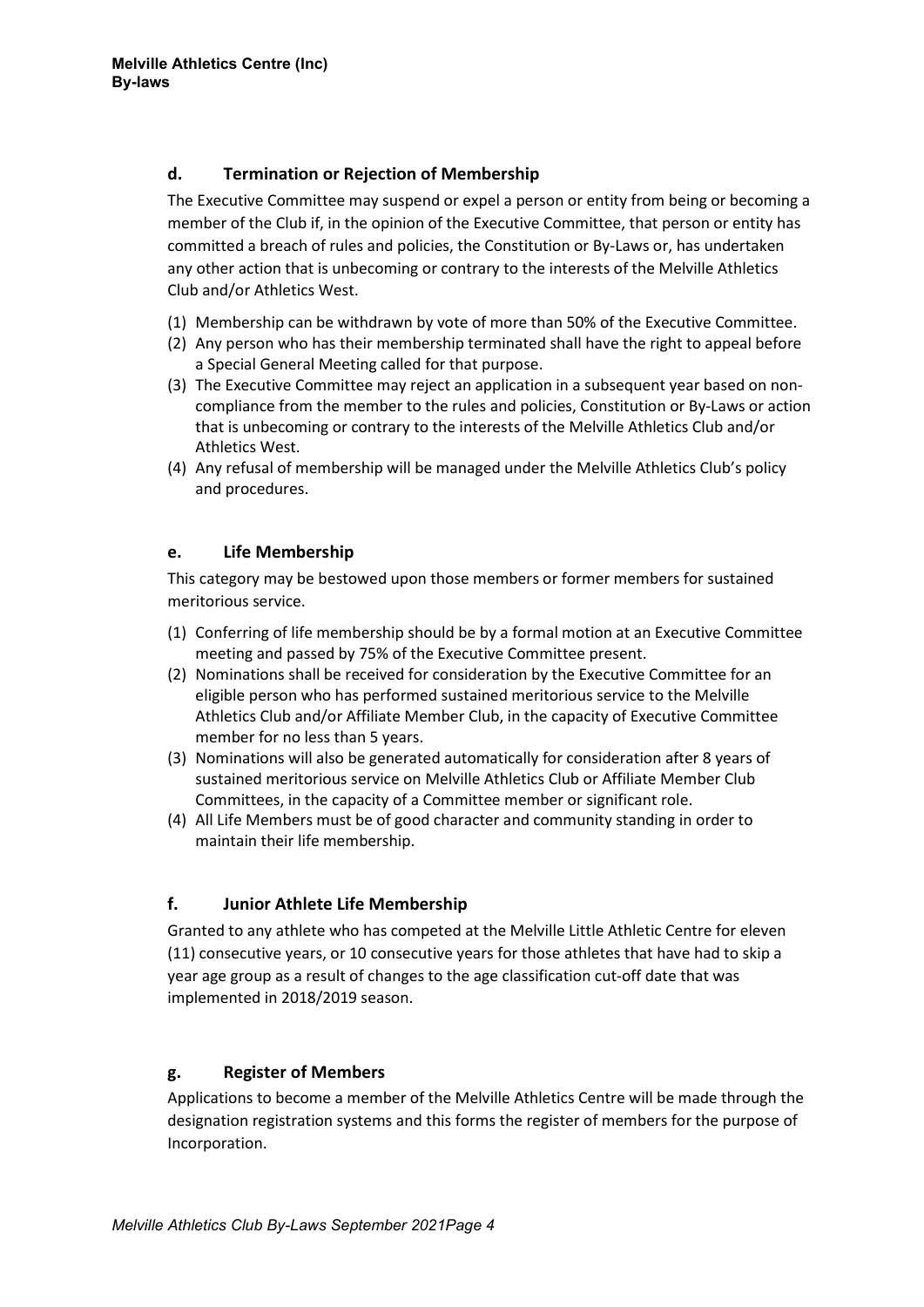## h. Membership Fees

- (1) The Executive Committee will determine the annual membership fee for all classes of membership before the commencement of the registration period. This may include variations for members in different categories.
- (2) If a member resigns, they are still liable for membership fees due and payable and any other monies owed and recorded in the financial registers.

## 7. COMMITTEE

## a. Executive Committee Members

As per the model rules the Club is governed by a committee consisting of:

- (1) President (Chairperson)
- (2) Vice-President
- (3) Secretary
- (4) Treasurer
- (5) Ordinary Member/s (minimum of one)

Our governance committee is called the Executive Committee.

The number of ordinary members is agreed by resolution at each AGM as dictated in the model rules. At the time of producing these by-laws there are seven additional portfolios. These are:

- (1) Championships and Officials Manager
- (2) Arena Manager
- (3) Technical Manager
- (4) Coaching and Development Manager
- (5) Seniors Manager
- (6) Winter Manager
- (7) Canteen Manager

To fulfill the needs of an Incorporated Association:

- Portfolios will be distributed to the Vice-President and Ordinary Members at the first Committee meeting after the AGM.
- If an Executive Officer is appointed, they fulfill the role of Secretary. As an appointed officer of the association the Executive Officer does not form part of the Executive Committee, and thus does not form part of quorum or vote in matters for decision.
- A committee member or officer must be identified as the Council Liaison as identified in lease agreements.

## b. Non-Executive Committee Members

At the discretion of the Executive Committee, the following non-executive positions may be appointed each year, being reviewed annually or as required. The non-executive positions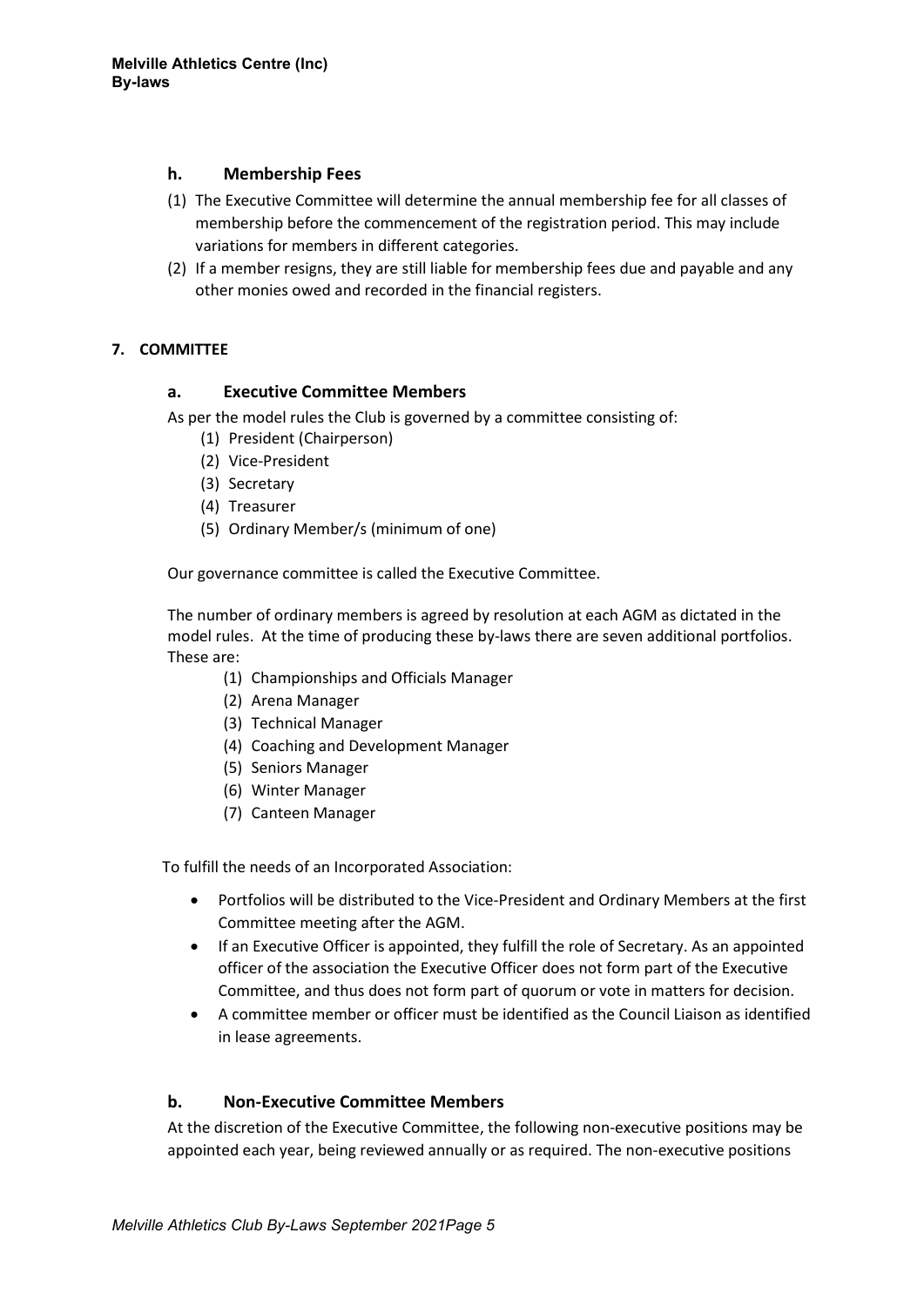are not required to attend Executive Committee Meetings but may be invited to attend or submit a report for inclusion.

- (1) Member Protection Information Officer
- (2) Child Protection Officer
- (3) Assistant Arena Manager
- (4) Publicity and Sponsorship Manager
- (5) Assistant Records and Results Manager
- (6) First Aid Officer
- (7) Uniform Manager
- (8) Website Manager
- (9) Council Liaison Officer
- (10)Any other position or role deemed necessary by the Executive Committee.

### c. Powers of Committee

The powers conferred on the Melville Athletics Club are the same as those conferred by the Act, so that subject to the Act, the Melville Athletics Club Executive Committee may do all things necessary or convenient for carrying out its objects and purposes.

The Executive Committee may, by resolution or by power of attorney or writing under seal, delegate any of their powers to any employee or contractor of Melville Athletics Club or any other person as they think fit to fulfill the Objects of the Association (By-laws Clause 2).

### d. Committee Meetings

- (1) The quorum for an Executive Committee meeting will be at least fifty percent of the Executive Committee membership agreed at the preceding Annual General Meeting.
	- a. Executive Committee Meetings will be held at least 10 times per year. Nominally the first Tuesday of each month.
- (2) As required under the Act, a committee member having any material personal interest in a matter being considered at a committee meeting must:
	- a. Disclose the nature and extent of his or her interest to the Committee as soon as he or she becomes aware; and
	- b. Disclose the nature and extent of the interest at the next general meeting.
	- c. Not be present or vote on the matter. This disclosure must be included in minutes of the meetings.
- (3) Committee meeting minutes are not available for inspection to preserve privacy of personal information, grievances or complaints. A formal response to any item discussed at committee can be obtained through the members Club Delegate or for Senior Members, the Officer holding the Senior members portfolio.
- (4) Affiliate members will be invited to attend Executive Committee Meetings on a regular basis to discuss and vote on proposed changes that impact clubs.